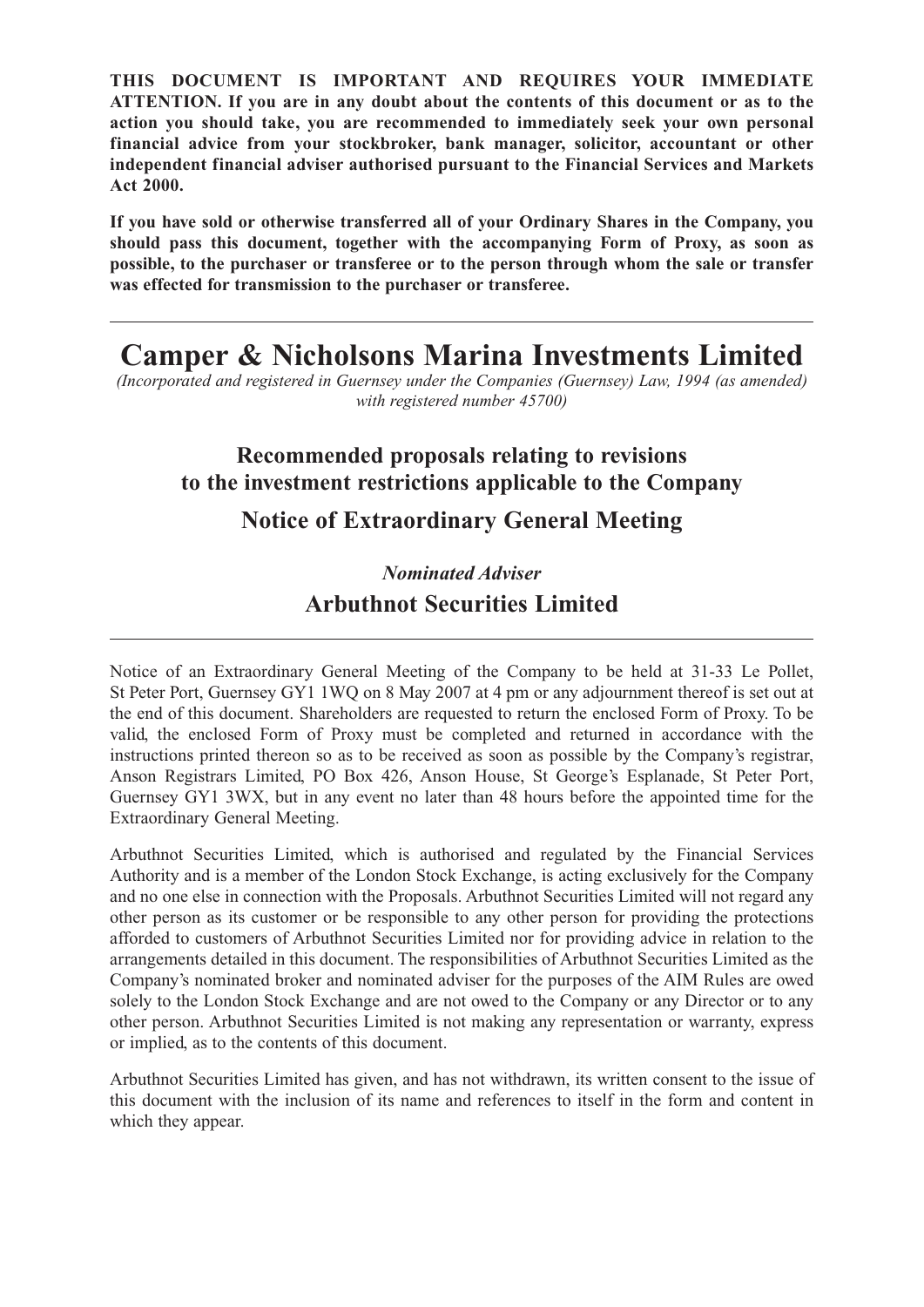### **Definitions**

| "Admission Document"                        | the admission document of the Company dated 25 January<br>2007 pursuant to which the Company's Ordinary Shares<br>were first admitted to AIM |
|---------------------------------------------|----------------------------------------------------------------------------------------------------------------------------------------------|
| "AIM"                                       | a market operated by the London Stock Exchange                                                                                               |
| "AIM Rules"                                 | the rules of AIM                                                                                                                             |
| "Arbuthnot"                                 | Arbuthnot Securities Limited, the Company's nominated<br>adviser and broker                                                                  |
| "Board" or "Directors"                      | the board of directors of the Company, including a duly<br>constituted committee thereof                                                     |
| "the Company"                               | Camper & Nicholsons Marina Investments Limited                                                                                               |
| "Extraordinary General Meeting"<br>or "EGM" | the extraordinary general meeting of the Company to be<br>held at 4 p.m. on 8 May 2007, or any adjournment thereof                           |
| "Form of Proxy"                             | the form of proxy sent to Shareholders with this document                                                                                    |
| "Investment Adviser"                        | Camper & Nicholsons Marinas International Limited                                                                                            |
| "London Stock Exchange"                     | London Stock Exchange plc                                                                                                                    |
| "Manager"                                   | Marina Management International Limited                                                                                                      |
| "Ordinary Shares"                           | ordinary shares of no par value in the capital of the<br>Company                                                                             |
| "Proposals"                                 | the revisions to the investment restrictions applicable to<br>the Company as described in more detail in this document                       |
| "Shareholders"                              | holders of Ordinary Shares                                                                                                                   |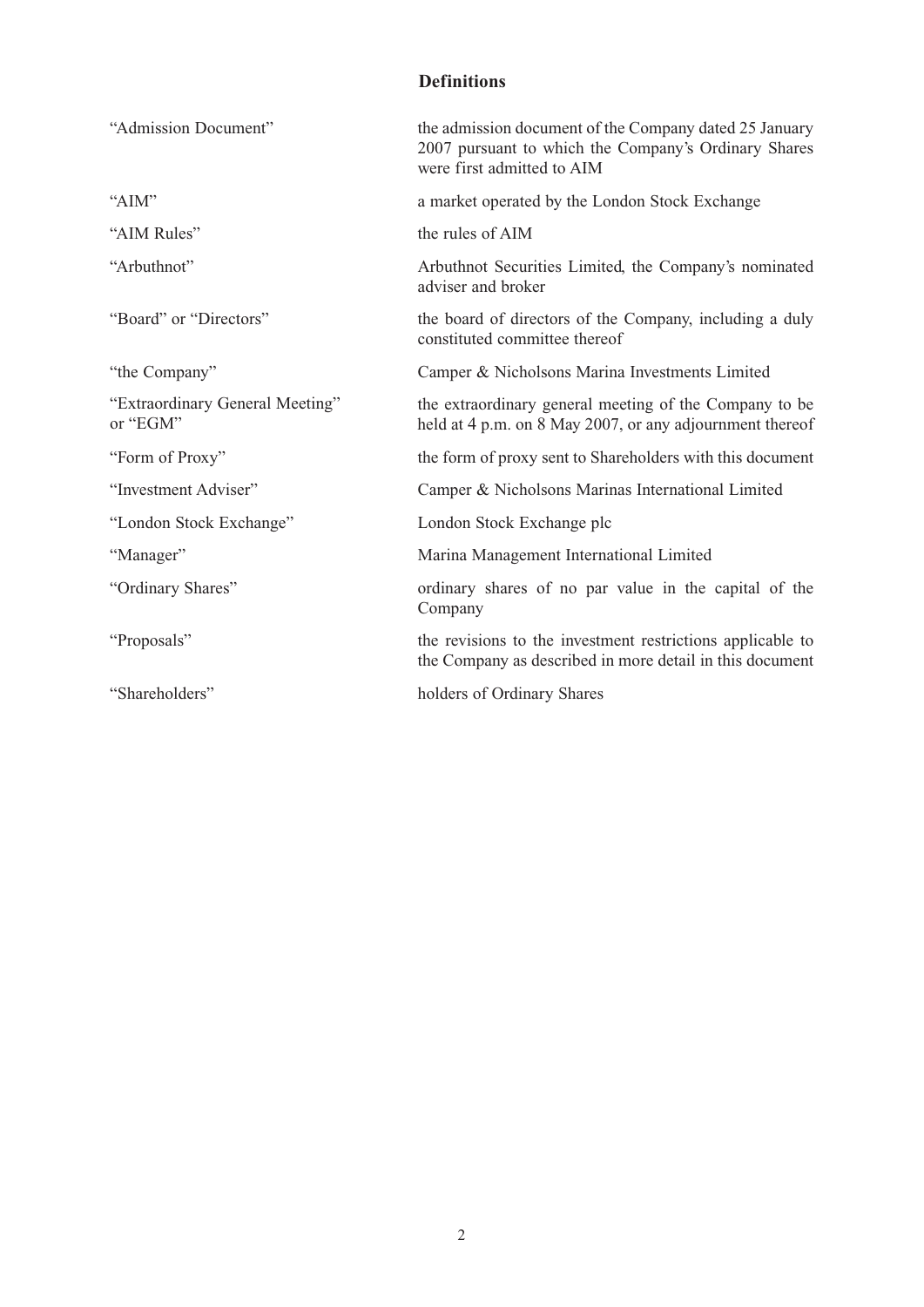### **Directors and Advisers**

| <b>Directors</b><br>George Kershaw (Chairman)<br><b>Trevor Ash</b><br>John Hignett<br>Roger Lewis<br><b>Charles Mallory</b><br>all of the registered office below<br>The Kensington Corporation Limited<br><b>Company Secretary, Administrator</b><br>31-33 Le Pollet<br>and Registered Office<br><b>St Peter Port</b><br>Guernsey GY1 1WQ<br>Marina Management International Limited<br><b>Manager</b><br><b>Tower Gate Place</b><br>Tal-Qroqq Street<br>Msida MSD 04<br>Malta<br><b>Investment Adviser</b><br>Camper & Nicholsons Marinas International Ltd |  |
|---------------------------------------------------------------------------------------------------------------------------------------------------------------------------------------------------------------------------------------------------------------------------------------------------------------------------------------------------------------------------------------------------------------------------------------------------------------------------------------------------------------------------------------------------------------|--|
|                                                                                                                                                                                                                                                                                                                                                                                                                                                                                                                                                               |  |
|                                                                                                                                                                                                                                                                                                                                                                                                                                                                                                                                                               |  |
|                                                                                                                                                                                                                                                                                                                                                                                                                                                                                                                                                               |  |
|                                                                                                                                                                                                                                                                                                                                                                                                                                                                                                                                                               |  |
| <b>Tower Gate Place</b><br>Tal-Qroqq Street<br>Msida MSD 04<br>Malta                                                                                                                                                                                                                                                                                                                                                                                                                                                                                          |  |
| <b>Nominated Adviser and Broker</b><br>Arbuthnot Securities Limited<br>20 Ropemaker Street<br>London EC2Y 9AR                                                                                                                                                                                                                                                                                                                                                                                                                                                 |  |
| Registrar<br>Anson Registrars Limited<br>Anson House<br>St George's Esplanade<br><b>St Peter Port</b><br>Guernsey GY1 3WX                                                                                                                                                                                                                                                                                                                                                                                                                                     |  |
| Stephenson Harwood<br><b>English Legal Adviser to the</b><br>One, St. Paul's Churchyard<br>Company<br>London EC4M 8SH                                                                                                                                                                                                                                                                                                                                                                                                                                         |  |
| Carey Olsen<br><b>Guernsey Legal Adviser to the</b><br>PO Box 98<br>Company<br>7 New Street<br><b>St Peter Port</b><br>Guernsey GY1 4BZ                                                                                                                                                                                                                                                                                                                                                                                                                       |  |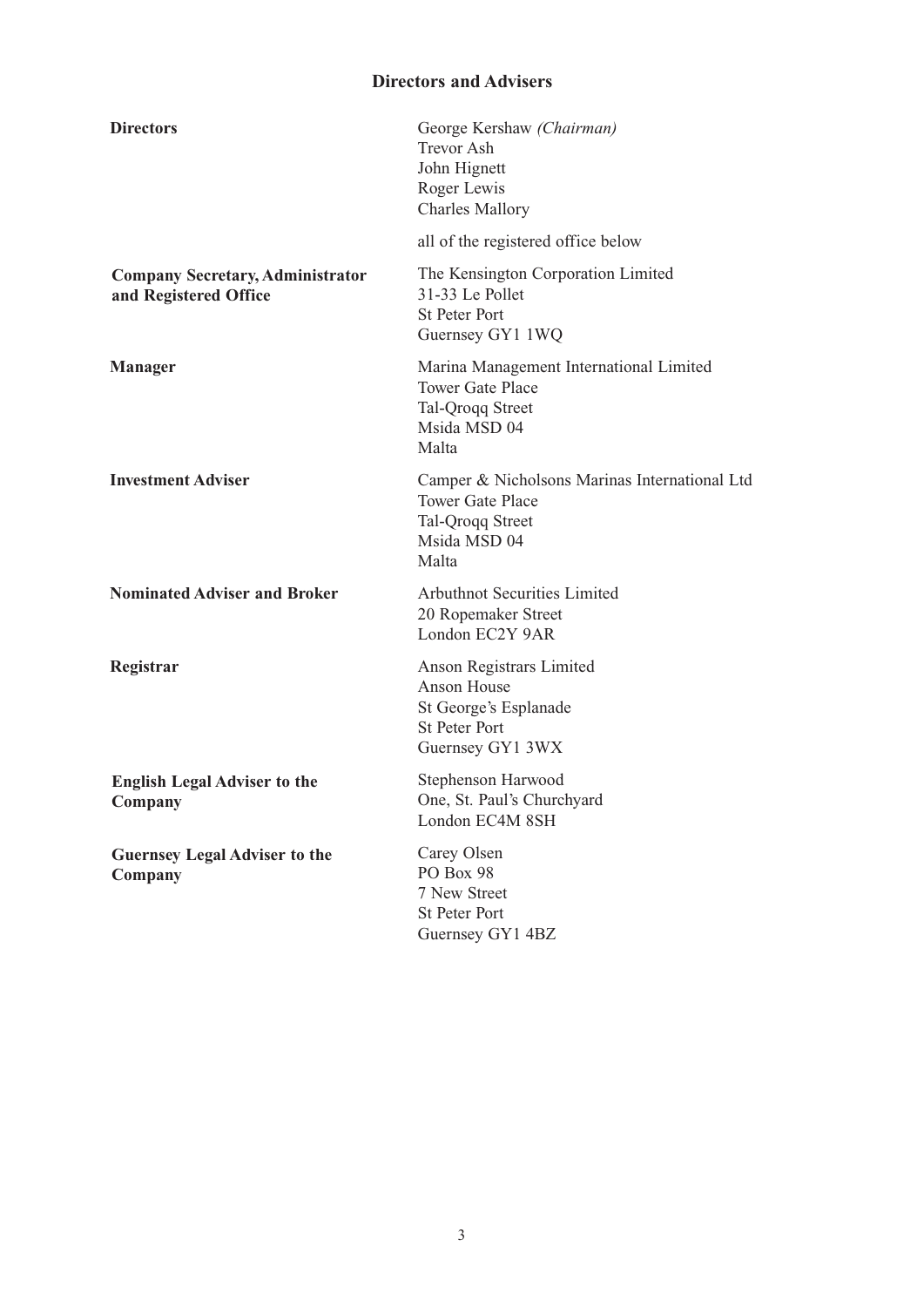#### **LETTER FROM THE CHAIRMAN**

### **Camper & Nicholsons Marina Investments Limited**

*(Incorporated and registered in Guernsey under the Companies (Guernsey) Law, 1994 (as amended) with registered number 45700)*

George Kershaw *(Chairman)* 31-33 Le Pollet Trevor Ash St Peter Port John Hignett Guernsey GY1 1WQ Roger Lewis Charles Mallory

*Directors Registered Office:*

24 April 2007

Dear Shareholder,

### **RECOMMENDED PROPOSALS RELATING TO REVISIONS TO THE INVESTMENT RESTRICTIONS APPLICABLE TO THE COMPANY**

I am writing to you to convene an Extraordinary General Meeting of the Company, to be held on 8 May 2007. At this EGM an ordinary resolution to revise the investment restrictions applicable to the Company, as set out in the Admission Document issued by the Company in January 2007, will be proposed.

#### **Background**

The Company was incorporated in Guernsey on 20 October 2006 and was established to generate total returns for Shareholders, primarily through capital appreciation with the potential for dividends over the medium and long term, through the acquisition, development, redevelopment and operation of an international portfolio of both new and existing marinas and marina related real estate.

The Company raised  $\epsilon$ 50 million pursuant to a placing in January 2007 and the Manager and Investment Adviser are in the process of investing the monies raised pursuant to that placing. To date the Company has announced one investment, in Cesme Marina, Turkey, representing a commitment of approximately €3.8 million and representing approximately 8 per cent. of the net issue proceeds of the placing. The Manager and Investment Adviser continue to actively consider a diverse pipeline of potential investment opportunities and remain confident that the proceeds of the placing will be substantially fully committed within the time frame as set out at the time of Admission.

The Admission Document published by the Company in January 2007 stated that any material change to the investment objective and policy as stated therein would only be made by the Board following Shareholder approval. Aligned with the investment objective and policy of the Company was the following investment restriction (the "**Original Investment Restriction**"):

*"The Company will not invest in, either directly or indirectly, a particular marina if, as a result, more than 20 per cent. of the gross assets of the Company (measured at the time of investment in each case) would be committed to that marina."*

The Original Investment Restriction as drafted would limit the Company to an individual equity investment of €10 million. The Manager has reported to the Board that it is currently reviewing a number of attractive potential investment opportunities which would necessitate the investment by the Company in a single marina of an amount of equity which is currently precluded by the Original Investment Restriction. Having carefully considered the Manager's representations in this respect, the Board believes the Original Investment Restriction is indeed too restrictive if the Company is to fully exploit current and future investment opportunities potentially available to it.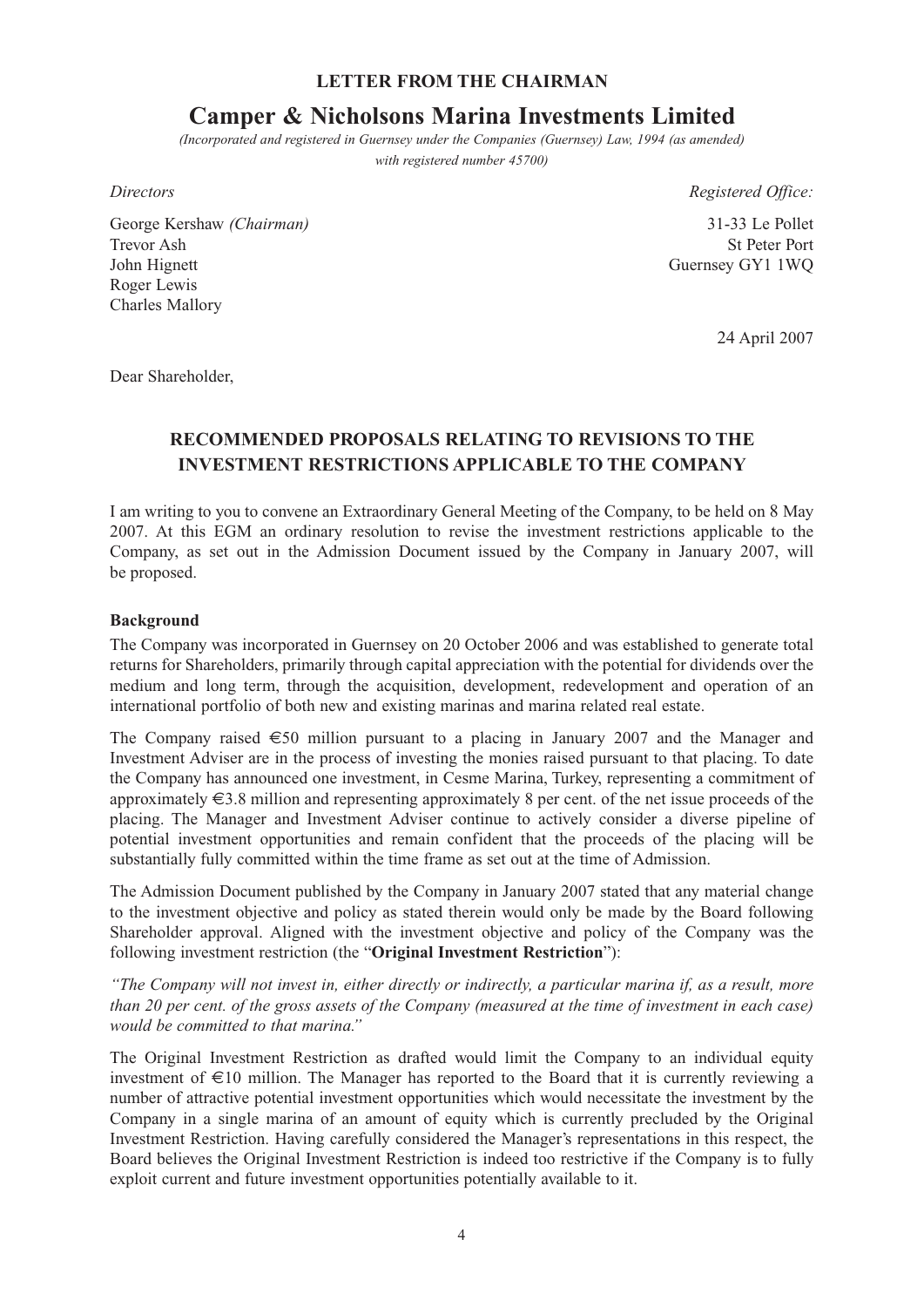The Board is therefore recommending revisions to the Original Investment Restriction to give the Manager enhanced flexibility to put forward a potentially wider range of investment proposals to the Board.

#### **Revised Investment Restriction**

The Board is proposing revisions to the Original Investment Restriction to the effect that it should be based on the gross asset value of the Company (on a consolidated basis), as measured at the relevant time, assuming that the Company had borrowed 100 per cent. of the Company's net assets, as per the financing strategy of the Company (the "**Investment GAV**"). A further revision would be made to enable the higher of an absolute figure of  $\epsilon$ 25 million, or 25 per cent of the Company's Investment GAV to be invested in a single asset. At €50 million of equity this would mean the Investment GAV would be  $\text{\large} \in 100$  million and the individual permitted lot size therefore  $\text{\large} \in 25$  million.

Therefore, the proposed revised investment restriction (the "**Revised Investment Restriction**") would be as follows:

*"The Company will not invest in, either directly or indirectly, a particular marina if, as a result, more than the higher of (i) 25 per cent. of the gross assets of the Company assuming that the Company had borrowed 100 per cent. of the Company's net assets (measured at the time of investment in each case by reference to the latest published net asset figure) or (ii) a sum of €25 million, would be committed to that marina."*

The Company's investment objective and policy otherwise remains as stated in the Admission Document.

#### **Extraordinary General Meeting**

An Extraordinary General Meeting has been convened for 4 pm on 8 May 2007 to seek Shareholders' approval to the Revised Investment Restriction.

The resolution set out in the notice of extraordinary general meeting will be proposed as an ordinary resolution which requires a simple majority of votes cast in favour for it to be passed.

#### **Action to be Taken**

You will find enclosed with this document a Form of Proxy for use at the Extraordinary General Meeting. Shareholders are urged to complete and return the Form of Proxy in accordance with the instructions printed thereon so that it is received by the Registrar, PO Box 426, Anson House, St George's Esplanade, St Peter Port, Guernsey GY1 3WX as soon as possible, and in any event no later than 4 p.m. on 6 May 2007. Save for returning the Form of Proxy, no further action is required from Shareholders. The return of a completed Form of Proxy will not preclude a Shareholder from attending the meeting and voting in person.

#### **Recommendation**

The Directors, who have been advised by Arbuthnot, consider the adoption of the Revised Investment Restriction to be in the best interests of the Company and of Shareholders as a whole. In providing advice to the Directors, Arbuthnot has taken into account the Directors' commercial assessments of the Proposals.

The Directors unanimously recommend that you vote in favour of the resolution to be proposed at the Extraordinary General Meeting, as they intend to do in respect of their own beneficial holdings which amount, in aggregate, to 100,000 Ordinary Shares, representing 0.2 per cent. of the total issued ordinary share capital of the Company.

Yours faithfully,

George Kershaw *Chairman*